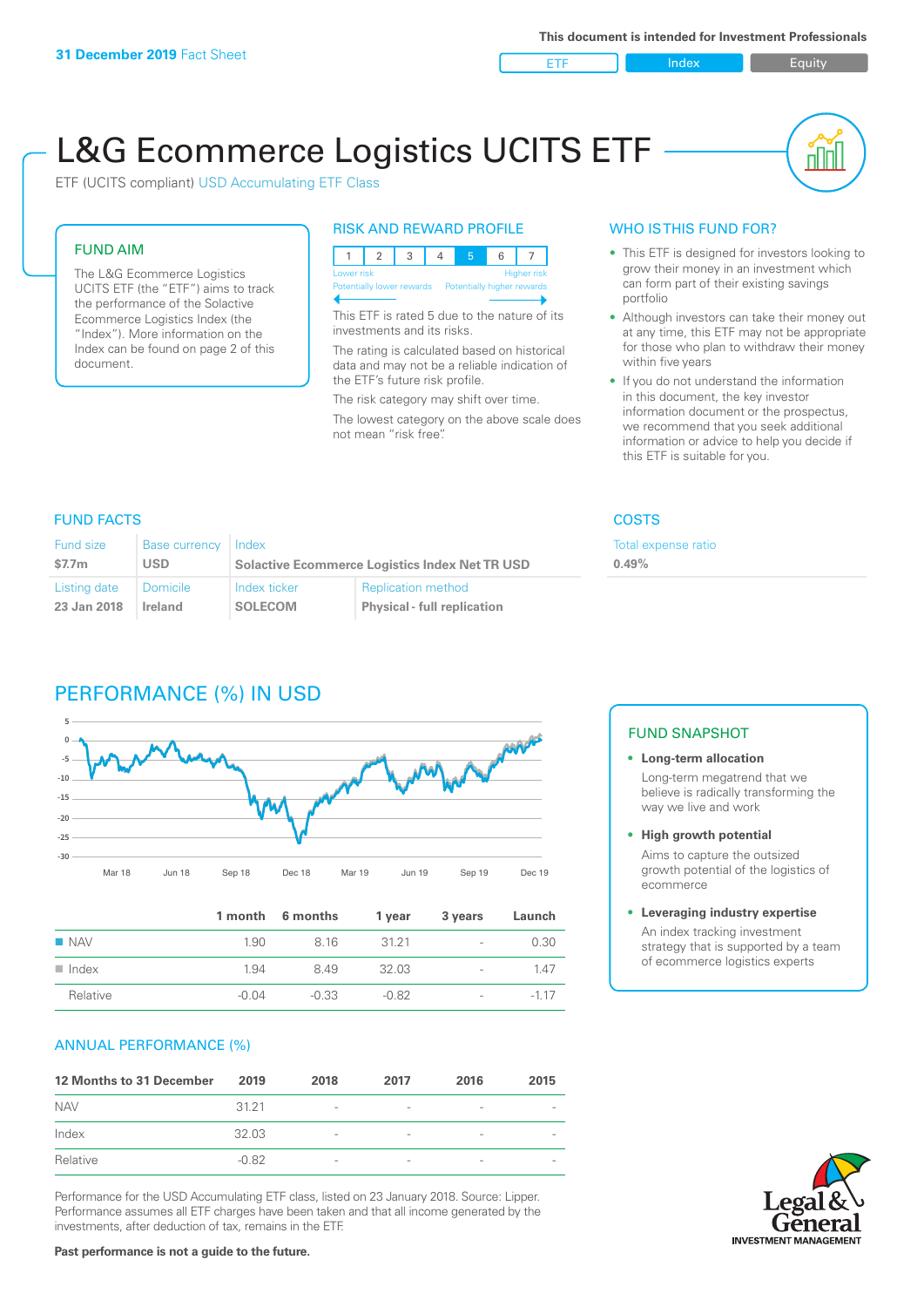### L&G Ecommerce Logistics UCITS ETF

ETF (UCITS compliant) USD Accumulating ETF Class

### INDEX BREAKDOWN

The breakdowns below relate to the Index. The ETF's portfolio may deviate from the below. All data source LGIM unless otherwise stated. Totals may not sum to 100% due to rounding.



### SECTOR (%)

| $\blacksquare$ Industrials | 56.2 |
|----------------------------|------|
| ■ Consumer Discretionary   | 24.5 |
| Information Technology     | 13.8 |
| $\blacksquare$ Financials  | 28   |
| ■ Consumer Staples         | 27   |



## CURRENCY (%)

| $\blacksquare$ USD | 38.6 |
|--------------------|------|
| <b>D</b> JPY       | 20.1 |
| <b>EUR</b>         | 17.7 |
| HKD                | 5.6  |
| $\blacksquare$ DKK | 3.3  |
| $\Box$ NZD         | 3.2  |
| CHF                | 3.0  |
| $K$ KRW            | 3.0  |
| CAD                | 2.9  |
| $\Box$ GBP         | 2.7  |
|                    |      |

■ Top 10 constituents 32.8% Rest of Index 67.2% No. of constituents in Index 34

### TOP 10 CONSTITUENTS (%)

| Vipshop                | 42              |
|------------------------|-----------------|
| Alibaba Group          | 3.3             |
| <b>DSV</b>             | 3.3             |
| Kintetsu World Express | 3.3             |
| JD.com                 | 3.2             |
| Mainfreight            | 3.2             |
| Deutsche Post          | 3.1             |
| Nippon Express         | $\overline{3}1$ |
| Synnex                 | 3.1             |
| Logista                | 3.0             |
|                        |                 |

### INDEX DESCRIPTION

The Index aims to track the performance of a basket of stocks of logistics service providers and technology companies who are engaged in ecommerce.

The Index is comprised of companies which are publically traded on various stock exchanges around the world that provide (i) "logistics" services (i.e. the warehousing of goods or the fulfilment and delivery of goods) or (ii) software solutions to companies that provide logistic services in connection with "ecommerce" (i.e. the buying and selling of goods on the internet). A company is only eligible for inclusion in the Index if (1) it is of a sufficient size (determined by reference to the total market value of the proportion of its shares that are publically traded) and (2) it is sufficiently "liquid" (a measure of how actively its shares are traded on a daily basis).

The universe of companies out of which the Index selection is made is refreshed annually in April. However, the Index is reconstituted semi-annually in April and October in accordance with the full selection criteria and all companies are equally weighted within the Index. On a monthly basis, the weight of each company is assessed and, if any of them exceeds 15% of the Index, the weights of all companies are adjusted so that they are again equally weighted within the Index.

### INVESTMENT MANAGER

GO ETF Solutions LLP is the investment manager for each of the exchange traded funds (ETFs) issued by Legal & General UCITS ETF Plc and is responsible for the day-to-day investment management decisions for this ETF. The team is highly experienced with respect to all aspects relating to the management of an ETF portfolio, including collateral management, OTC swap trading, adherence to UCITS regulations and counterparty exposure and monitoring.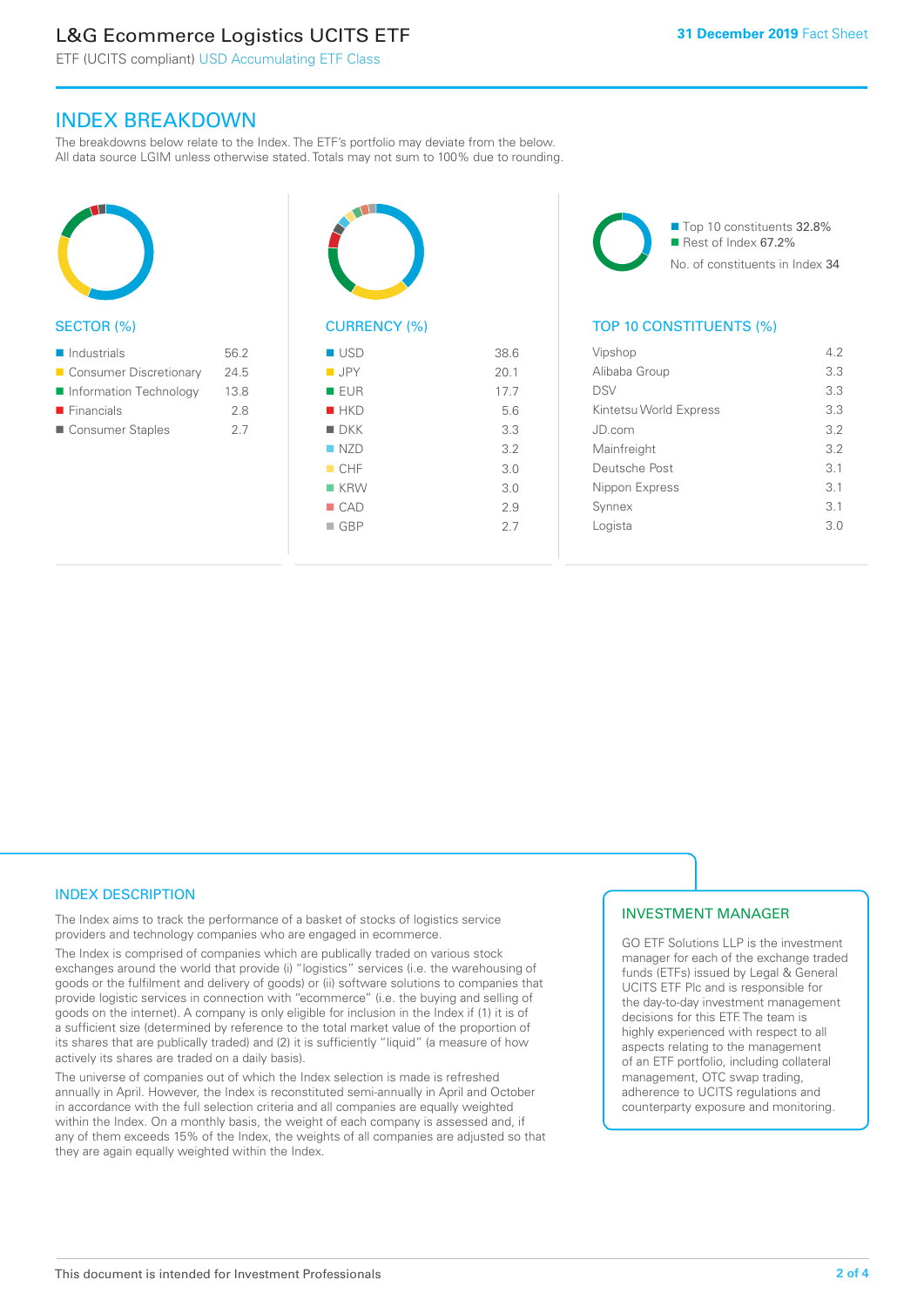### L&G Ecommerce Logistics UCITS ETF

ETF (UCITS compliant) USD Accumulating ETF Class

### KEY RISKS

- The value of an investment and any income taken from it is not guaranteed and can go down as well as up. You may not get back the amount you originally invested.
- An investment in the ETF involves a significant degree of risk. Any decision to invest should be based on the information contained in the relevant prospectus. Prospective investors should obtain their own independent accounting, tax and legal advice and should consult their own professional advisers to ascertain the suitability of the ETF as an investment.
- The value of the shares in the ETF is directly affected by increases and decreases in the value of the Index. Accordingly the value of a share in the ETF may go up or down and a shareholder may lose some or the entire amount invested.
- The ETF's ability to closely track the Index will be affected by its ability to purchase and/or sell the Index constituents and any legal or regulatory restrictions or disruptions affecting them.
- The ETF's ability to closely track the Index will also be affected by transaction costs and taxes incurred when adjusting its investment portfolio generally and/ or to mirror any periodic adjustments to the constituents of the Index. There can be no certainty that ETF shares can always be bought or sold on a stock exchange or that the market price at which the ETF shares may be traded on a stock exchange will reflect the performance of the Index.
- The ETF is subject to the risk that third party service providers (such as a bank entering into swaps with the ETF or the ETF's depositary) may go bankrupt or fail to pay money due to the ETF or return property belonging to the ETF.
- As the Index includes micro, small and medium-sized publicly traded companies, the ETF is subject to the risk that such companies may be more vulnerable to adverse business or economic events and greater and more unpredictable price changes than larger companies or the stock market as a whole.
- Companies that provide logistics services or software solutions to logistic service providers in connection with ecommerce are particularly vulnerable to changes in business cycles and general reductions in consumer spending resulting from recession or other economic factors. Such factors could lead to a decline in the value of the companies represented in the Index and therefore the ETF.

For more information, please refer to the key investor information document on our website **Z** 

### TRADING INFORMATION

| <b>Exchange</b>           | <b>Currency ISIN</b> |                      | <b>SEDOL</b>   | <b>Ticker</b> | Bloomberg |
|---------------------------|----------------------|----------------------|----------------|---------------|-----------|
| London Stock Exchange USD |                      | IE00BF0M6N54         | BFOM6N5 ECOM   |               | ECOM LN   |
| London Stock Exchange GBP |                      | IE00BF0M6N54         | <b>BF0M776</b> | <b>FCOG</b>   | FCOG IN   |
| Deutsche Börse            | EUR                  | DE000A2H9VH7 BFMYF87 |                | FTI H         | ETLH GY   |
| Borsa Italiana            | EUR                  | IF00BF0M6N54         | <b>BF0M787</b> | <b>FCOM</b>   | ECOM IM   |
| <b>NYSE Euronext</b>      | <b>FUR</b>           | IF00BF0M6N54         | BF0M7B0        | <b>FCOM</b>   | FCOM NA   |

The currency shown is the trading currency of the listing.



#### SPOTLIGHT ON LEGAL & GENERAL INVESTMENT MANAGEMENT

We are one of Europe's largest asset managers and a major global investor, with assets under management of €1,268.0 billion (as at 30 June 2019). We work with a wide range of global clients, including pension schemes, sovereign wealth funds, fund distributors and retail investors.

The AUM disclosed aggregates the assets managed by LGIM in the UK, LGIMA in the US and LGIM Asia in Hong Kong. The AUM includes the value of securities and derivatives positions.

### COUNTRY REGISTRATION



∰ United Kingdom

### TO FIND OUT MORE



#### **Index Disclaimer**

The L&G Ecommerce Logistics UCITS ETF (the "ETF") is not sponsored, promoted, sold or supported by Solactive AG. Nor does Solactive AG offer any express or implicit guarantee or assurance either with regard to the results of using the Index and/or Index trade mark or the Index price, at any time or in any other respect.

The Solactive eCommerce Logistics Index Net Total Return (the "Index") is calculated and published by Solactive AG. Solactive AG uses its best efforts to ensure that the Index is calculated correctly. Irrespective of its obligations towards Legal & General UCITS ETF Plc, Solactive AG has no obligation to point out errors in the Index to third parties including, but not limited to, investors and/or financial intermediaries of the ETF. Solactive AG does not guarantee the accuracy and/or the completeness of the Index or any related data, and shall not have any liability for any errors, omissions or interruptions therein.

Neither publication of the Index by Solactive AG, nor the licensing of the Index or Index trade mark, for the purpose of use in connection with the ETF, constitutes a recommendation by Solactive AG to invest capital in said ETF nor does it, in any way, represent an assurance or opinion of Solactive AG with regard to any investment in this ETF. In no event shall Solactive AG have any liability for any lost profits or indirect, punitive, special or consequential damages or losses, even if notified of the possibility thereof.